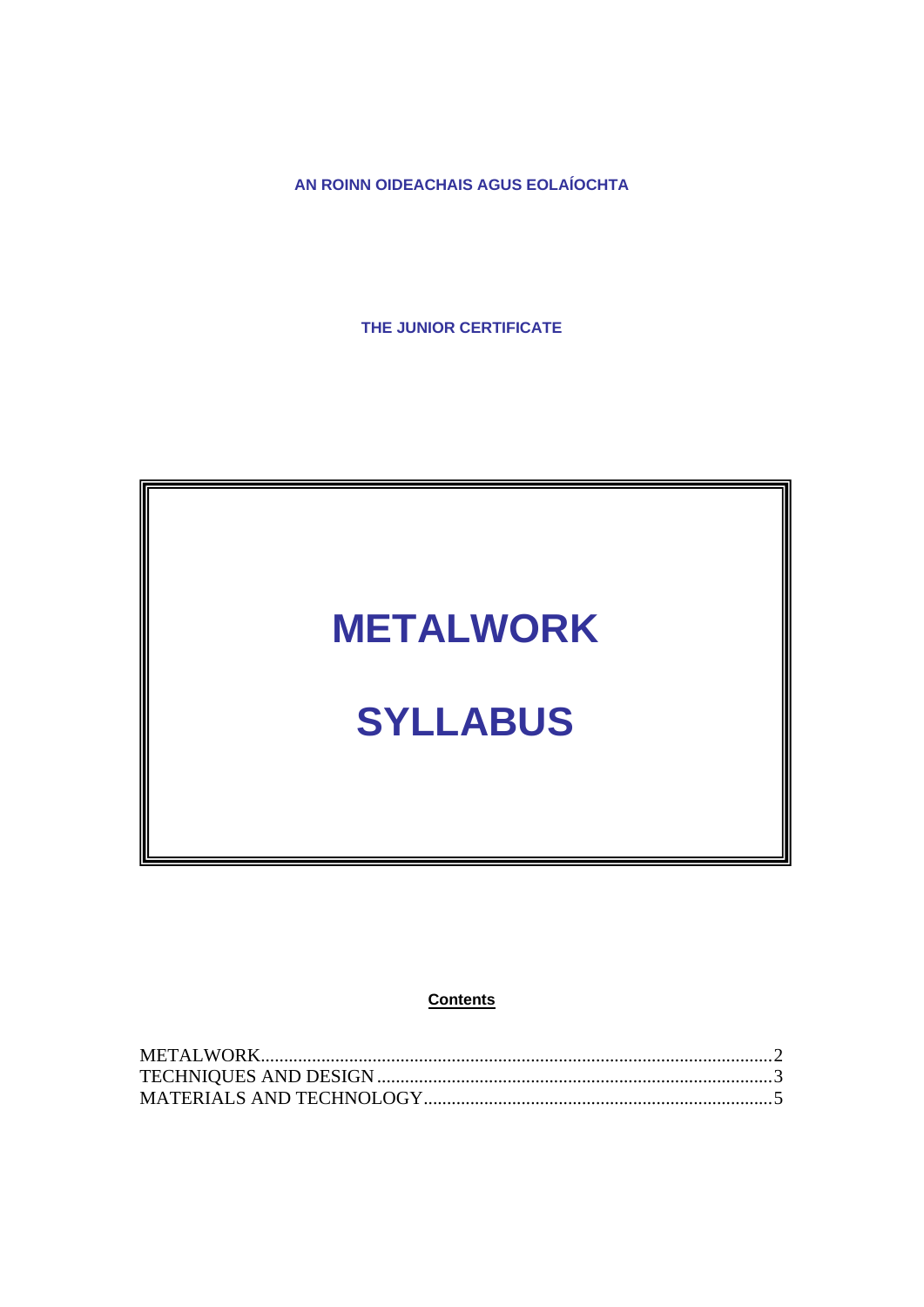### **METALWORK**

#### <span id="page-1-0"></span>**General Aims.**

The course provides an instruction to materials and process engineering in terms of a synthesis of activities and learning experiences. While the main thrust of the course is founded in practical and physical activities, it is also designed to develop extensively the affective and cognitive areas by virtue of integrative, inductive and holistic influences. Additionally the course has educational validity and application with respect to all pupils, independent of academic abilities while simultaneously serving to complement and develop such abilities.

The general aims of the course are to:

- (1) make an essential contribution to general educational development;
- (2) link observation and action with ingenuity and creativity and with problem-solving and higher level responses;
- (3) develop work-related disciplines;
- (4) provide insights into engineering technology at a variety of levels;
- (5) provide a basis for career decision-making and further studies;

## **Course Structure and Examination**

The complete course carries 400 marks and is divided into two main sections

- (1) Techniques and Design which incorporates all of the practical work and is allocated 300 marks; 200 marks for a practical examination and 100 marks for project work;
- (2) Materials and Technology which is the related technical and technological comprehension, examined by written examination, carrying 100 marks

N.B. THE GRADING OF RESULTS IS TO BE BASED ON THE AGGREGATE OF THE MARKS OBTAINED IN THE TWO MAIN SECTIONS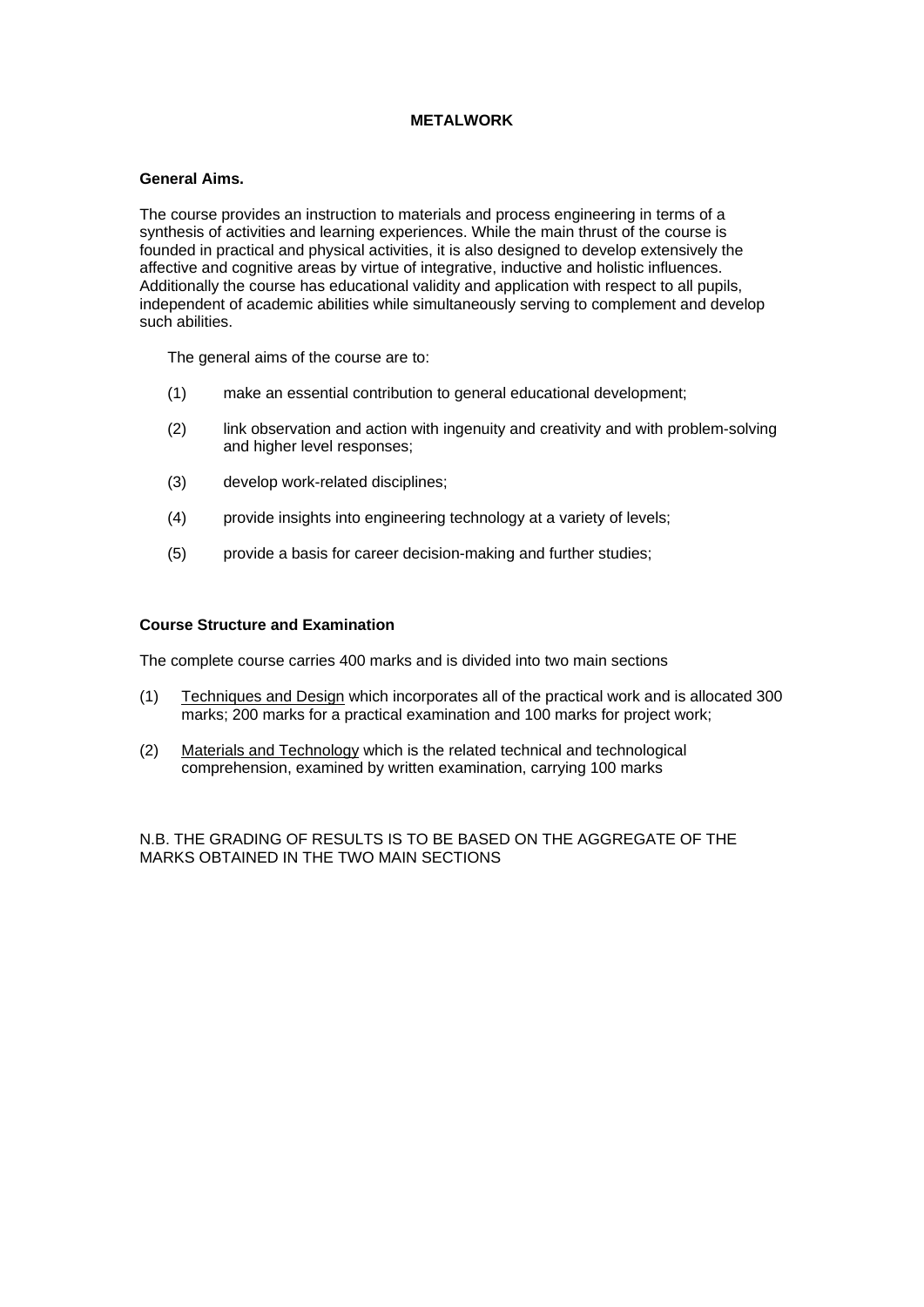#### **TECHNIQUES AND DESIGN**

#### <span id="page-2-0"></span>**Health and Safety**

Safe handling: use and storage of all materials, tools and equipment used in the school workshop.

Personal protection: protective ware; control of dust and fumes.

Fire hazards: type, location and use of fire extinguishers.

#### **Benchwork**

Use of standard marking-out, measuring and gauging equipment according to systematic planned procedures. Simple exercises in setting-up and marking-out using surface plate, surface gauge and vee-blocks

Rapid methods of cutting waste sections from bar and sheet materials – metallics, plastics and, where appropriate, wood.

Preparation and finishing of material profiles using saws, shears, chisels, files and drills.

#### **Drilling**

Use of manual and power operated hand drills. Use of column drilling machine, for drilling, reaming and countersinking operations.

Work-holding by means of machine vice, hand vice, simple clamps and vee-blocks

Selection of suitable drilling speeds and feeds

#### **Hot and Cold Forming of Materials**

Straight edge bending of sheet materials using folders and formers; formation of straight beaded (safe) edge, wired edge, lap and grooved seam by the use of appropriate sheet metalworking tools.

Beaten metalworking techniques; simple hollowing and planishing operations

Bending, twisting and scrolling of bar and rod sections

Hot metal forming operations including drawing-down, angular bending, eyes and Ubends

Bending, pressing and casting of plastics

#### **Fitting and Assembly**

Cold riveting of light gauge steel and aluminium; use of pop rivets: countersunk and snap-head rivets.

Internal and external screw thread formation using hand stocks and dies, identification of screw threads.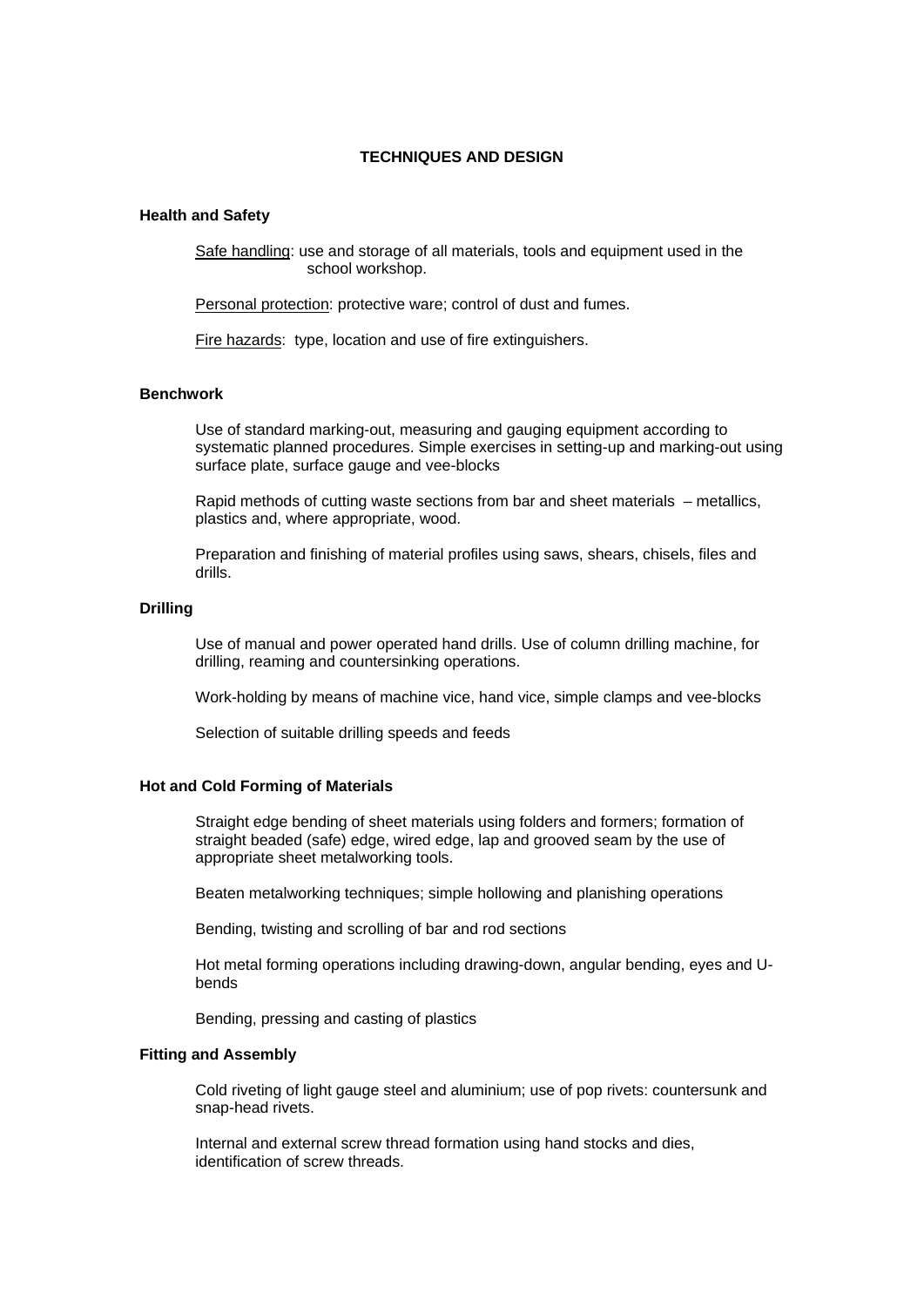Soft soldering of tinplate, mild steel, copper and brass; butt, lap and "sweated" joints; use of flame heating, soldering bit and electric soldering iron. Simple brazing exercises. Selection and use of fluxes.

Fitting and assembly of parts using pins, rivets, screwed fasteners, soldering, brazing and adhesives.

#### **Heat Treatment**

Annealing and normalising of metals.

Hardening and tempering of small tools made from cast steel.

Case-hardening using a patented compound.

Use of water, oil and brine as quenching media.

#### **Decorative finishing of materials**

Improvement and variation of metal surfaces by: polishing, knurling, mottling, hammering and punching; simple repousse; etching and engraving.

Removal of, and protection from, oxidation: application of paints and lacquers; plastics dip coating and enamelling of metals; blending of material colours, lines and forms.

## **Lathework**

General construction of centre lathe: movements and arrangements of main parts.

Work-holding by means of self-centring chuck; use of topslide, saddle and tailstock; parallel turning and surfacing; taper turning using topslide; chamfering, centring, drilling and knurling.

Holding and setting of tools: round-nose, side-cutting and knurling tools.

#### **Design**

Investigating the design and function of simple engineering components, mechanisms, structures and small-scale systems.

Designing and making applied to small engineering components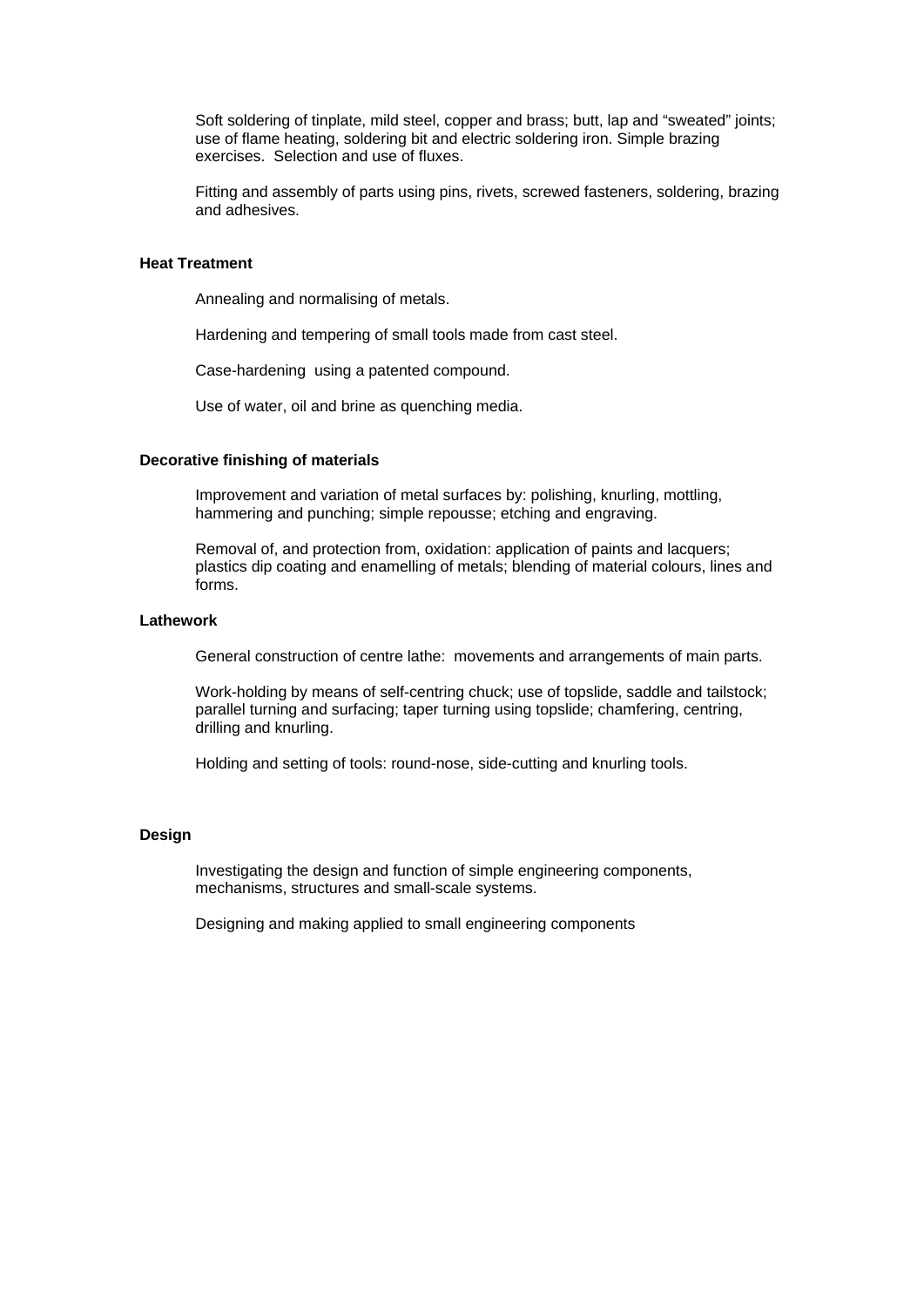#### **MATERIALS AND TECHNOLOGY**

#### <span id="page-4-0"></span>**Health and Safety**

Correct procedures and precautions relating to:

- the organisation and use of workshop, tools and equipment
- related materials and processes;
- personal health and safety

#### **Communications and Planning**

Interpretation and preparation of freehand working drawings, design details and diagrammatic illustrations.

Planning of methods, procedures and sequences of work. Basic exercises in research and planning for design purposes.

## **Materials Technology**

Physical, mechanical, thermal and electrical properties of materials: solid, liquid and gas state materials.

Outline knowledge of the production of iron; production of steel by any modern method. Properties and application of: plain carbon steels, high speed steel and stainless steel; common non-ferrous metals and alloys.

Properties applications and sources of plastics: - Thermo-sets and thermo-plastics in common usage. Identification of plastics.

Standard methods and fabrication processes using metallic materials and plastics; use of wood as alternative structural and finishing material. Selection of finishes applied to materials for decorative and aesthetic purposes.

Effects of oxidation in metals: protective coatings.

Purpose of heat-treating metals: annealing. Effects of normalising, annealing, hardening and tempering plain carbon steels, case-hardening mild steel: effects of different cooling and quenching methods.

#### **Tools Technology**

Design features and selection of tools for:

benchwork including measuring and gauging; hot and cold forming; cutting and joining.

Design of cutting tools: rake and clearance angles; effects of variations in cutting angle; factors affecting cutting action; functions of cutting fluids.

#### **Machine Tool Technology**

Important features of drilling machine and centre lathe.